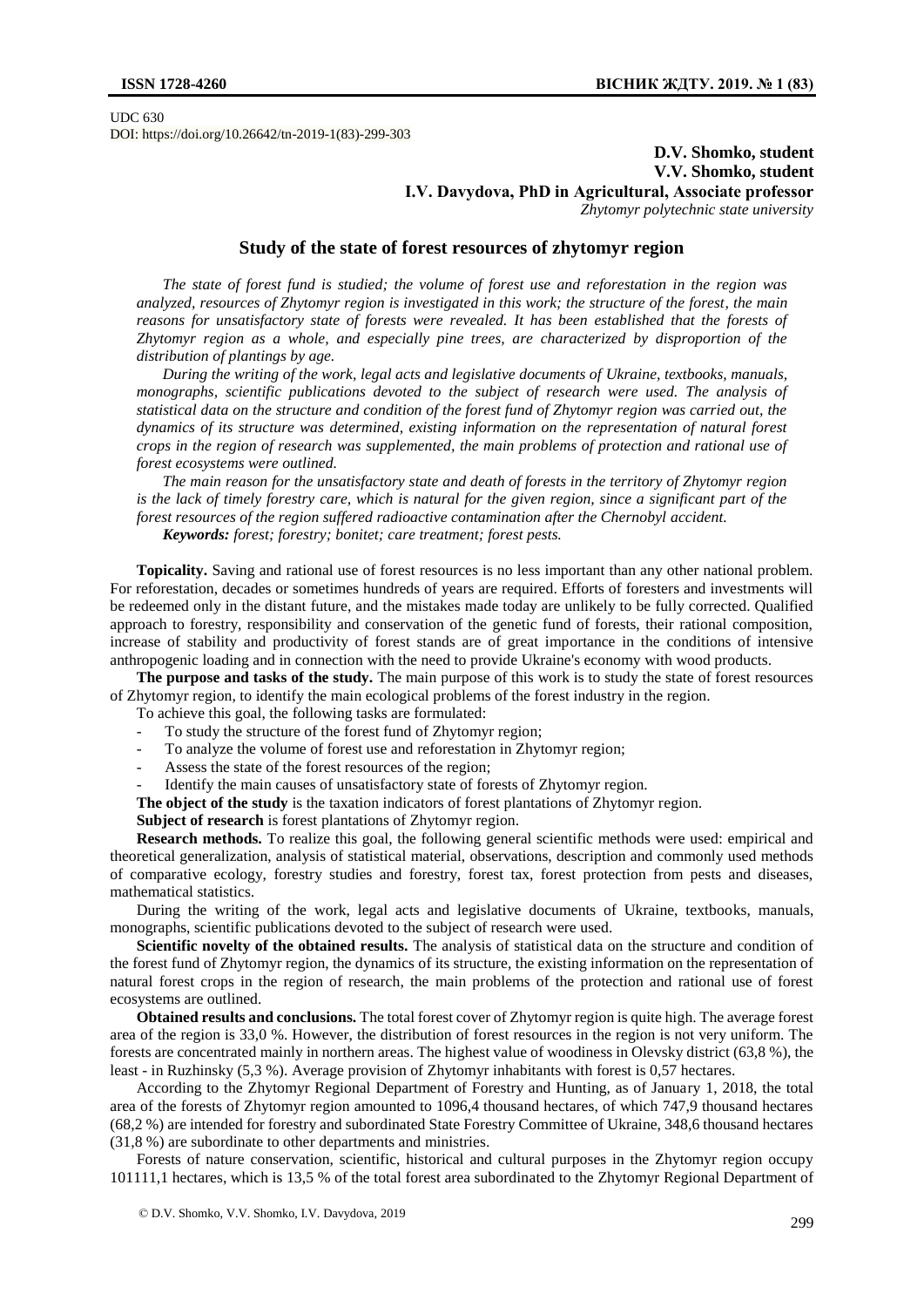Forestry and Hunting, recreational and wellness forests occupy 86468,5 hectares (11,5 %), protective forests – 48413,4 hectares (6,5 %) and operational forests – 513779,6 hectares (68,5 %).

The analysis of the dynamics of the distribution of land for forestry showed that there were no significant changes in the last reporting period. However, it should be noted that there is a slight increase (by 26,1 %) of the areas not covered by forest vegetation of forest areas, mainly due to fences and areas with unrestricted forest crops, which is certainly the result of intensive exploitation of forest resources.

The peculiar forests are the determining ecological and economic role in the area covered by forest vegetation of Zhytomyr region. According to the forest fund account as of January 1, 2018, the share of pine plantations was 60 % of the forest covered area of which 59 % is pine (Fig. 1). Hardwood occupies only 19 %, of which oak chereshchaty – 17 % and softwood – 21 %, of which birch hung – 16%.



 $\begin{tabular}{ll} {\bf 0ak} & {\bf 0ek} & {\bf (Quercus} & {\bf Birch (Betula) } \end{tabular} where {\bf 0s} \end{tabular}$ **□** Fine (Pinus<br>□ sylvestris) *Fig. 1. Distribution of covered forest areas of Zhytomyr region by basic breeds, in percentages*

In addition to wood resources in the territory of Zhytomyr region, the use of by-products of the forest has taken significant proportions: the harvesting of wild berries and mushrooms, grazing of cattle, hay-making, etc.

According to the data for January 1, 2018, the main use felling is carried out on the territory of 46515,2 hectares per year and gives an opportunity to obtain the volume of wood harvesting in the amount of 13012,51 thousand  $m^3$  (Table 1).

Table 1

| Placement of main use cuttings during the revision period             |                |                      |  |
|-----------------------------------------------------------------------|----------------|----------------------|--|
| Category                                                              | Area, hectares | Stock, thousand $m3$ |  |
| Recreational and recreational forests                                 |                |                      |  |
| Solid cuttings                                                        | 4245,9         | 1185,82              |  |
| Gradual felling                                                       | 234,1          | 24,11                |  |
| Total                                                                 | 4480           | 1209,94              |  |
| Protected forests                                                     |                |                      |  |
| Solid cuttings                                                        | 2056,5         | 604,56               |  |
| Gradual felling                                                       |                |                      |  |
| Total                                                                 | 2056,5         | 604,56               |  |
| Operational                                                           |                |                      |  |
| Solid cuttings                                                        | 39578,8        | 11158,8              |  |
| Gradual felling                                                       | 399.9          | 39,21                |  |
| Total                                                                 | 39978,7        | 11198,01             |  |
| Total                                                                 |                |                      |  |
| Solid cuttings                                                        | 45881,2        | 12949,18             |  |
| Gradual felling                                                       | 634            | 63,3                 |  |
| Total for the Zhytomyr Regional Department of Forestry<br>and Hunting | 46515,2        | 13012,51             |  |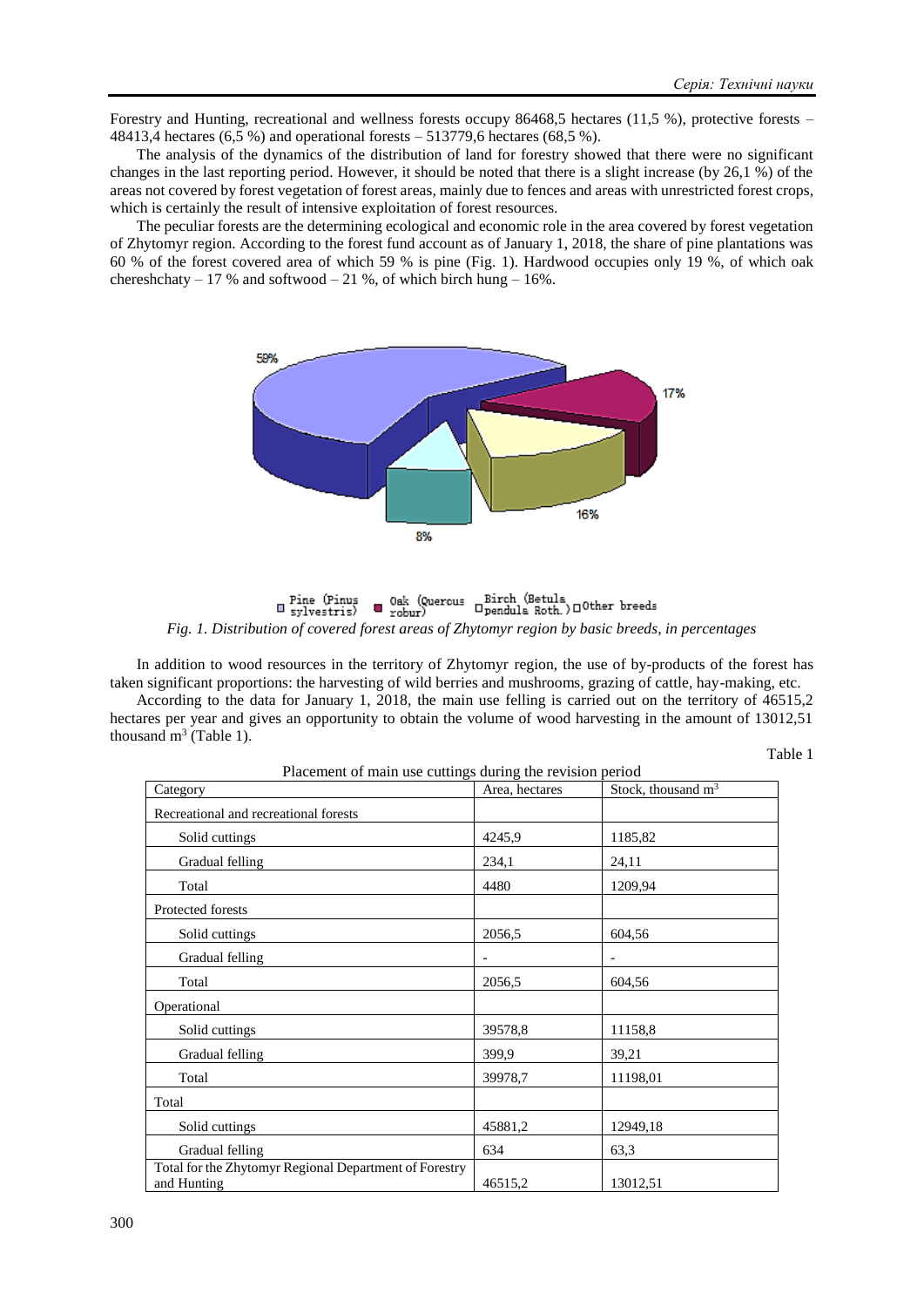*Table 2*

In addition, the forestry of the region carries out harvesting of forest resources in the amount of 10190,14 hectares (Table 2).

| Calculations of the annual size of logging forests for the period from 2009 to 2020 |                        |                            |  |
|-------------------------------------------------------------------------------------|------------------------|----------------------------|--|
| Variety of cuttings of care                                                         | Foundation for cutting | The annual size of the     |  |
|                                                                                     | grooves, hectares      | cuttings of care, hectares |  |
| Lighting                                                                            | 7557.6                 | 1846,3                     |  |
| Clearing                                                                            | 13084,5                | 2616,9                     |  |
| besides deadwood trees                                                              | 10.9                   |                            |  |
| Chopping                                                                            | 20662,6                | 2953,3                     |  |
| besides deadwood trees                                                              | 879,1                  |                            |  |
| Passage cuttings                                                                    | 27754                  | 2775,4                     |  |
| besides deadwood trees                                                              | 7316,7                 |                            |  |
| Together                                                                            | 69058,7                | 10190,14                   |  |
| besides deadwood trees                                                              | 8206.7                 |                            |  |
| In addition, forestry care for unbroken forest crops                                | 7210.9                 |                            |  |

*Calculations of the annual size of logging forests for the period from 2009 to 2020*

For balanced forest use, the area of reforestation should correspond to the territories that were cut down. Forestry renewal during the audit period amounted to 40863,9 hectares and includes established forest plantations, forest crop areas are translated into the forest-vegetation category and the area of unbreakable forest crops. This volume is somewhat smaller than is necessary based on the volume of cutting of the main use and should be taken into account in subsequent years. In addition, it should be noted a significant increase in the proportion of artificial trees, almost complete lack of young animals of natural origin.

As for January 1, 2008, 5472,9 hectares of forest areas affected by forest pests were found on the territory of Zhytomyr region. During the period from 2008 to 2018, 10904,2 hectares of pest cells were eliminated, 9119,2 hectares was damped, and damage was 16157,9 hectares again. As a result, at the end of the reporting period (as for January 1, 2018), there were 1607,4 hectares of affected pests, of which 426 hectares were required to be carried out. Among the pests found in the forest, the largest areas are affected by the bark beetle. In 2016-2017 (Fig. 2), the centers of this pest amounted to 89.9 thousand hectares, which corresponds to 13% of all pine forests of Zhytomyr region. The main reason for the active development of balding apical is the climate change. Since the last several years of winter were quite warm, the number of pests is growing rapidly.



*Fig. 2. The total area of the identified branches of the bark of the apical on all forest users of Zhytomyr region*

Among other pests found in the forest, the largest areas were affected by Pilshik Rud (1177,9 hectares), Winter Clay (271,2 hectares) and Khrushchev West May (85 hectares) (Fig. 3).





*Fig. 3. The area of the pests of the forest*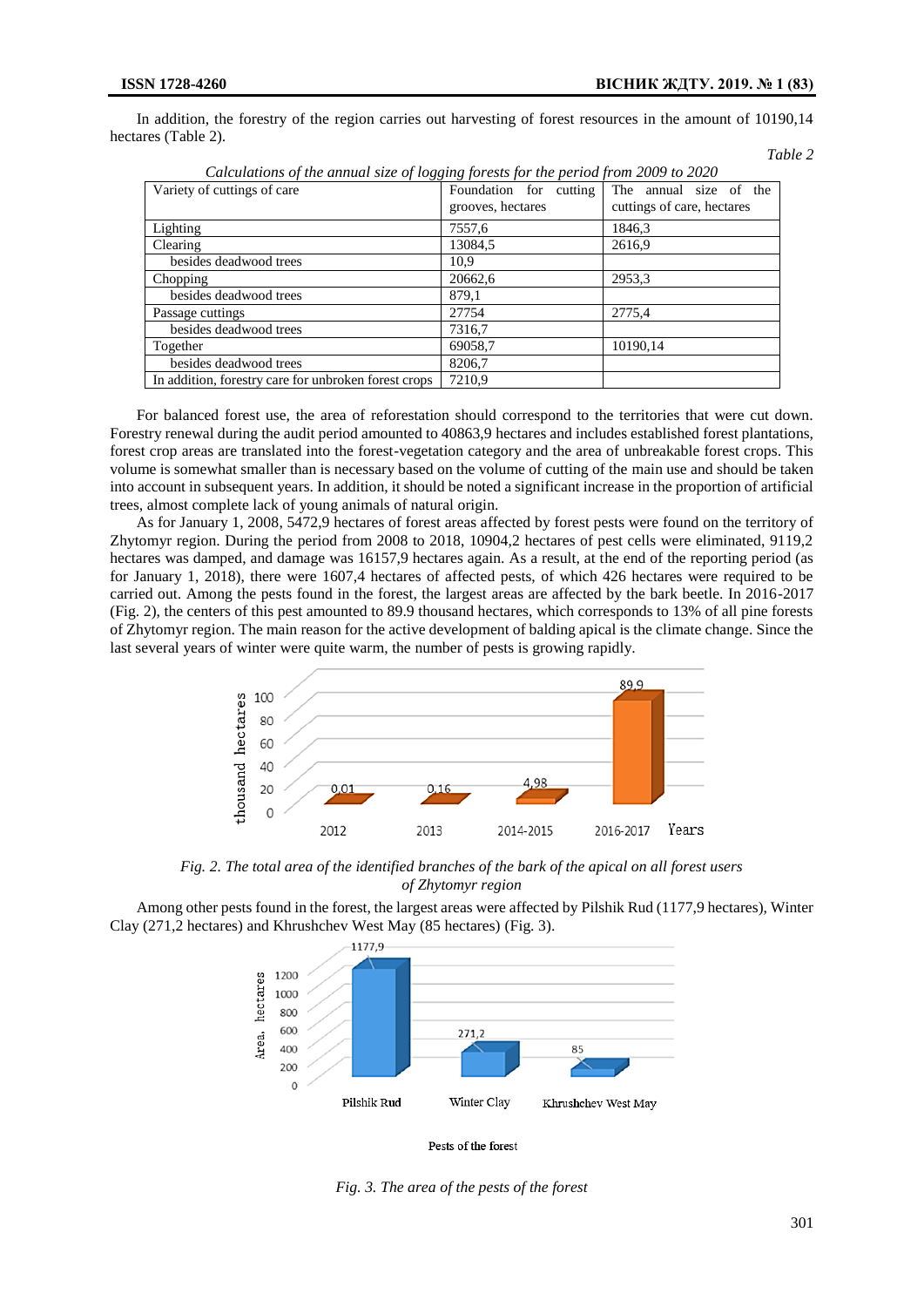*Table 3*

As for January 1, 2008, 21560,8 hectares of forest areas affected by forest diseases were found on the territory of Zhytomyr region. In the period from 2008 to 2018, 10554,7 hectares of disease centers were eliminated, 626,0 hectares were damped, and 13415,3 hectares of defeat arose again. As a result, at the end of the reporting period (as for January 1, 2018), 23795,4 hectares of affected pests remained, of which 11439,0 hectares were required to be carried out. The largest areas among the affected forest diseases were occupied by the cells of the root lobe and amounted to 11089,5 hectares (Fig. 4).



*Fig. 4. The area of the centers of forest diseases*

The main reason for unsatisfactory state and death of forests on the territory of Zhytomyr region (Table 3) is the lack of timely forestry care, which is natural for this region.

| Causes of forest crops death              |                |         |  |
|-------------------------------------------|----------------|---------|--|
| Causes                                    | Area, hectares | Area, % |  |
| Felled forest crops                       |                |         |  |
| Total                                     | 2320,8         | 100     |  |
| including for reasons                     |                |         |  |
| - drought                                 | 195,4          | 8,42    |  |
| - damaged and destroyed by fires          | 22,3           | 0,96    |  |
| - damaged by diseases and pests           | 98,7           | 4,253   |  |
| - roaring                                 | 245,9          | 10,6    |  |
| - violation of the technology of forestry | 3,3            | 0,142   |  |
| creation                                  |                |         |  |
| - unsustainable forestry care             | 1426,9         | 61,48   |  |
| - insufficient and poor-quality agronomic | 1,6            | 0,07    |  |
| care                                      |                |         |  |

A significant part of the forest resources of the region suffered from radioactive contamination after the Chernobyl accident. As a result, forest areas where the pollution density of  $137Cs$  exceeded 15 Ki/km<sup>2</sup> were removed from forest use. In these territories, all forestry activities, including the care of tree-stands, were discontinued.

**Conclusions.** The distribution of the total forest area by land category shows that, compared with each other in 2008 and 2018, its total area has increased by 1903 hectares. In total, the forest area increased from 699,400 hectares to 710225,5 hectares, and the area covered with forest vegetation, on the contrary, reduced 662056 hectares to 661699,4 hectares, almost 400 hectares. Also, the number of plantings with artificial restoration of the forest has increased. Unpredicted areas of forest vegetation have grown due to unrestricted crops, fences, fires and other categories of land - from 37344 hectares to 48526,1 hectares.

The main uses are held on the territory of 46515,2 hectares per year and allow the volume of timber harvesting in the amount of  $13012,51$  thousand m<sup>3</sup>. In addition, the forestry of the region carries out harvesting of forest resources in the amount of 10190,14 hectares.

## **Список використаної літератури:**

- 1. *Огиевский В.В*. Обследование лесных культур / *В.В. Огиевский, А.А. Хиров.* М. : Лесн. пром-сть, 1964. 48 с.
- 2. Рекомендації по формуванню соснових і сосново-дубових культур із збереженого підросту. К. : Держкомлісгосп України, 1998. – 20 с.